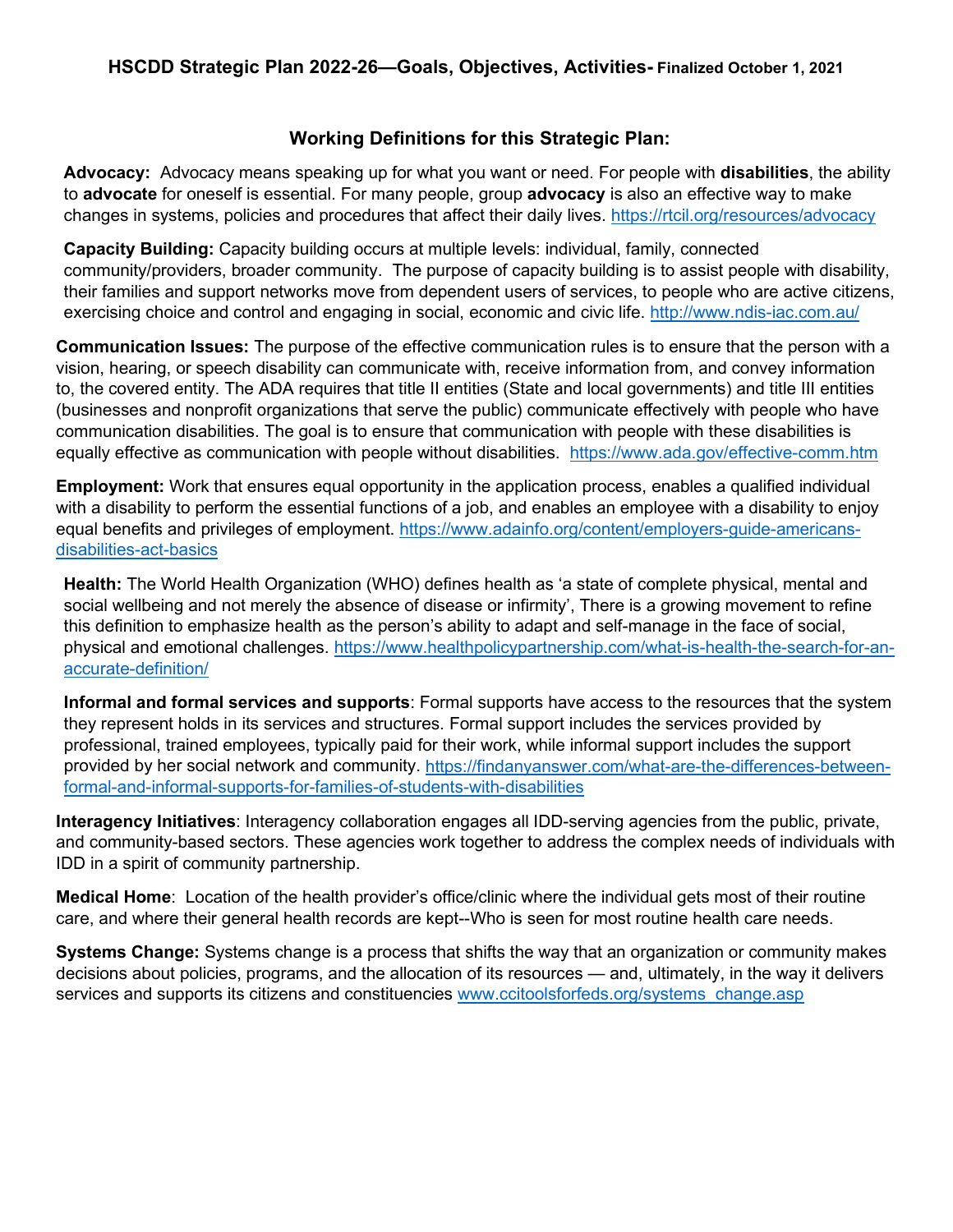## **Goal 1: Advocacy**

#### **Vision Statement:**

All individuals with I/DD statewide and their family members will have increased access to information throughout the lifespan in order to learn and strengthen the advocacy and leadership skills they need to lead be self-directed lives.

*Five Year Goal:* To develop a sustainable support system relating to advocacy and self-direction that reaches all individuals with I/DD statewide and their families and caregivers statewide, particularly for those with communication issues.

**Objective 1.a.** By Dec. 31, 2023, all individuals with I/DD statewide will be provided/have access to support and technicalassistance as part of a dynamic statewide self-advocacy organization, as measured by the numbers of persons with I/DD participating in trainings and leadership coalition activities.

## **Activities:**

- 1. For each year of 2022- 2026, the HSCDD will increase civic engagement and self- direction on the part of individuals with I/DD by providing support and technicalassistance to a statewide selfadvocacy organization, providing leadership training opportunities, promoting emerging leaders with I/DD as trainers and speakers, and supporting and expanding participation of individuals with I/DD in culturally-diverse, cross-disability leadership coalitions.
- 2. For each year of 2022- 2026, the HSCDD, in collaboration with DD Act partners, and with an emphasis on serving historically-underserved populations, including individuals who are limited-English proficient, will provide leadership training and mentoring to at least 20 individuals with I/DD and their families, and will support projects to develop advanced leadership skills and networking opportunities for at least 2 individuals with I/DD and their families through mentorships, internships, andapprenticeships in careers related to public policy and disability advocacy.

**Objective 1.b.** By January 1, 2024, all individuals with I/DD statewide and their families and caregivers will have increased access to information and options around alternatives to guardianship, as measured by pre and post- test survey of participant's knowledge attitudes and practices relating to alternatives to guardianship options, as well as records indicating that training was provided.

## **Activities:**

- 1. Conduct knowledge/attitudes/behavior (KAP) online survey for all individuals with I/DD statewide and their families and caregivers to determine current status of knowledge/attitudes/behavior regarding alternatives and options around guardianship.
- 2. Share KAP survey results with all agencies and persons connected to guardianship options and develop training to meet unmet KAP needs for individuals with I/DD, their families and caregivers.
- 3. Implement guardianship options and alternatives training and advertise widely statewide among individuals with I/DD, their families and caregivers.

**Objective 1.c.** By Jan. 1, 2025, the HSCDD will develop and support projects and programs to decrease barriers in access to technology and internet access/connectivity for individuals with I/DD and their families and caregivers, as measured by the number of new projects/programs offered each year, and the number of individuals with I/DD and their families attending each offering.

#### **Activities:**

1. Conduct knowledge/attitudes/behavior (KAP) online survey for all individuals with I/DD statewide and their families and caregivers, to determine current status of knowledge/attitudes/behavior regarding barriers in accessing technology and internet access/connectivity.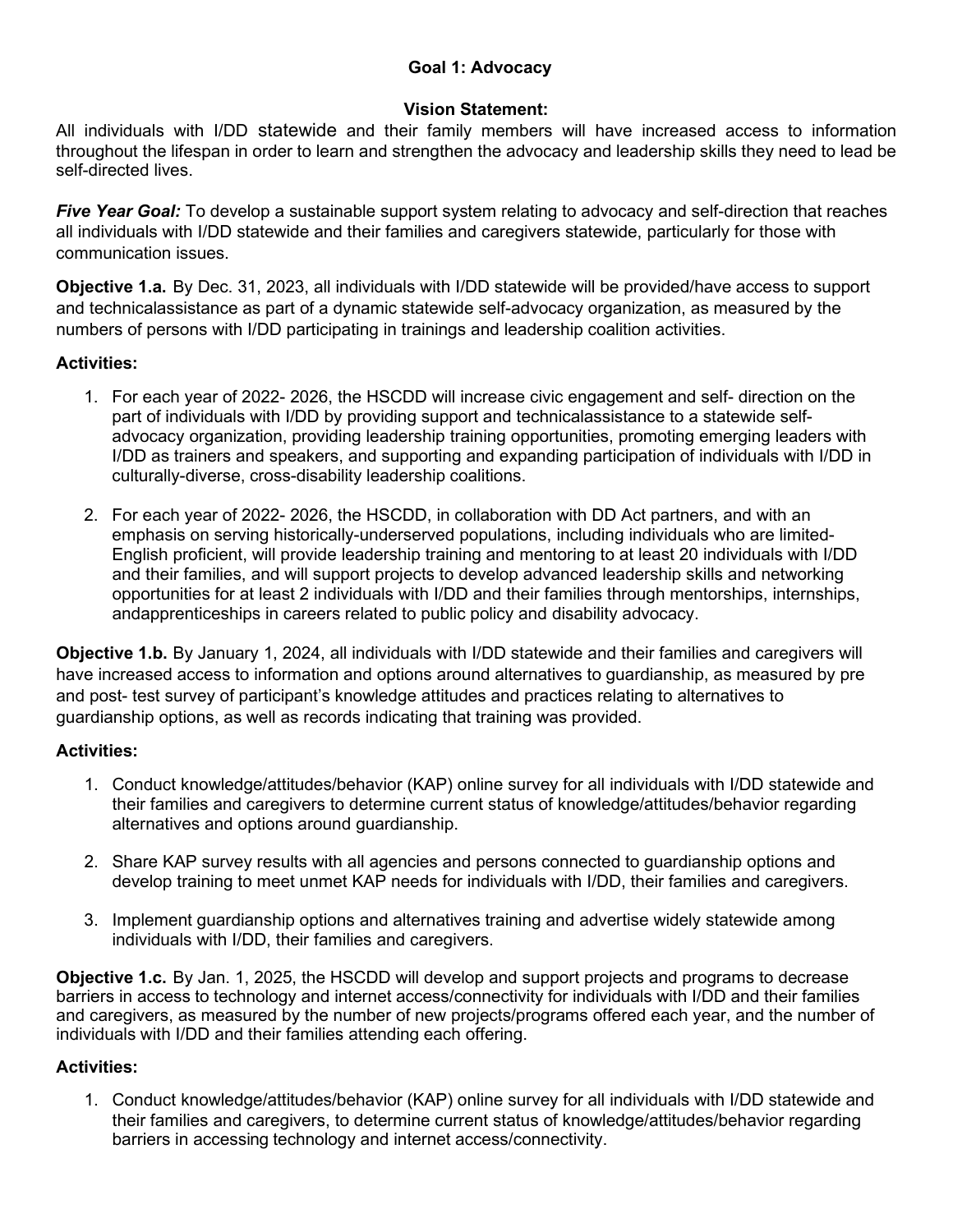- 2. Share KAP survey results with all agencies and persons concerned with addressing barriers in accessing technology and internet access/connectivity and develop training to meet unmet KAP needs for individuals with I/DD, their families and caregivers.
- 3. Implement addressing barriers in accessing technology and internet access/connectivity training and advertise widely statewide among individuals with I/DD, their families and caregivers.

## **Goal 2: Capacity-Building**

#### **Vision Statement:**

All individuals with I/DD statewide and their families will have increased information and support they need to access the services and supports they need to live, work, and learn in the community with independence.

*Five Year Goal:* To develop a sustainable and accessible system of services and supports that reaches all individuals with I/DD, their families and their caregivers statewide.

**Objective 2.a.** By June 30, 2022, the HSCDD will support projects and engage in outreach designed to ensure increased levels of diversity, equity, and cultural competency in all aspects of the work carried out by the Council and its staff, as measured by specific diversity, equity and cultural competency indicators established and implemented by the HSCDD.

#### **Activities:**

- 1. Conduct knowledge/attitudes/behavior (KAP) online survey for all individuals with I/DD statewide and their families and caregivers to determine current status of diversity, equity, and cultural competency awareness, attitudes and needs relating to outreach and specific supports provided by the HSCDD.
- 2. Share KAP survey results with all agencies, individuals with I/DD statewide and their families and caregivers to determine current status of diversity, equity, and cultural competency awareness, attitudes and needs relating to outreach and specific supports provided by the HSCDD and develop training and other resources identified to meet unmet diversity needs for individuals with I/DD, their families and caregivers.
- 3. Engage with other agencies and organizations statewide to develop and implement diversity, equity, and cultural competency training, projects and initiatives.

**Objective 2.b.** By Dec. 31, 2023, the HSCDD will support the development of an information and technical assistance program to empower students, families, and stakeholders in identifying and delivering transition services that align with Employment First initiatives that can lead to supported competitive employment, postsecondary education, and/or independent living options, as measured by program development plans and public information offered on the new program to the community.

- 1. Conduct knowledge/attitudes/behavior (KAP) online survey for all individuals with I/DD statewide and their families to determine current status of knowledge/attitudes/behavior regarding barriers in accessing employment, educational opportunities and independent living options for persons with I/DD.
- 2. Share KAP survey results with all agencies and persons with I/DD and their families and caregivers regarding barriers in accessing employment, educational opportunities and independent living options for persons with I/DD.
- 3. Develop and implement training to address unmet needs of persons with I/DD and their families and caregivers regarding barriers in accessing employment, educational opportunities and independent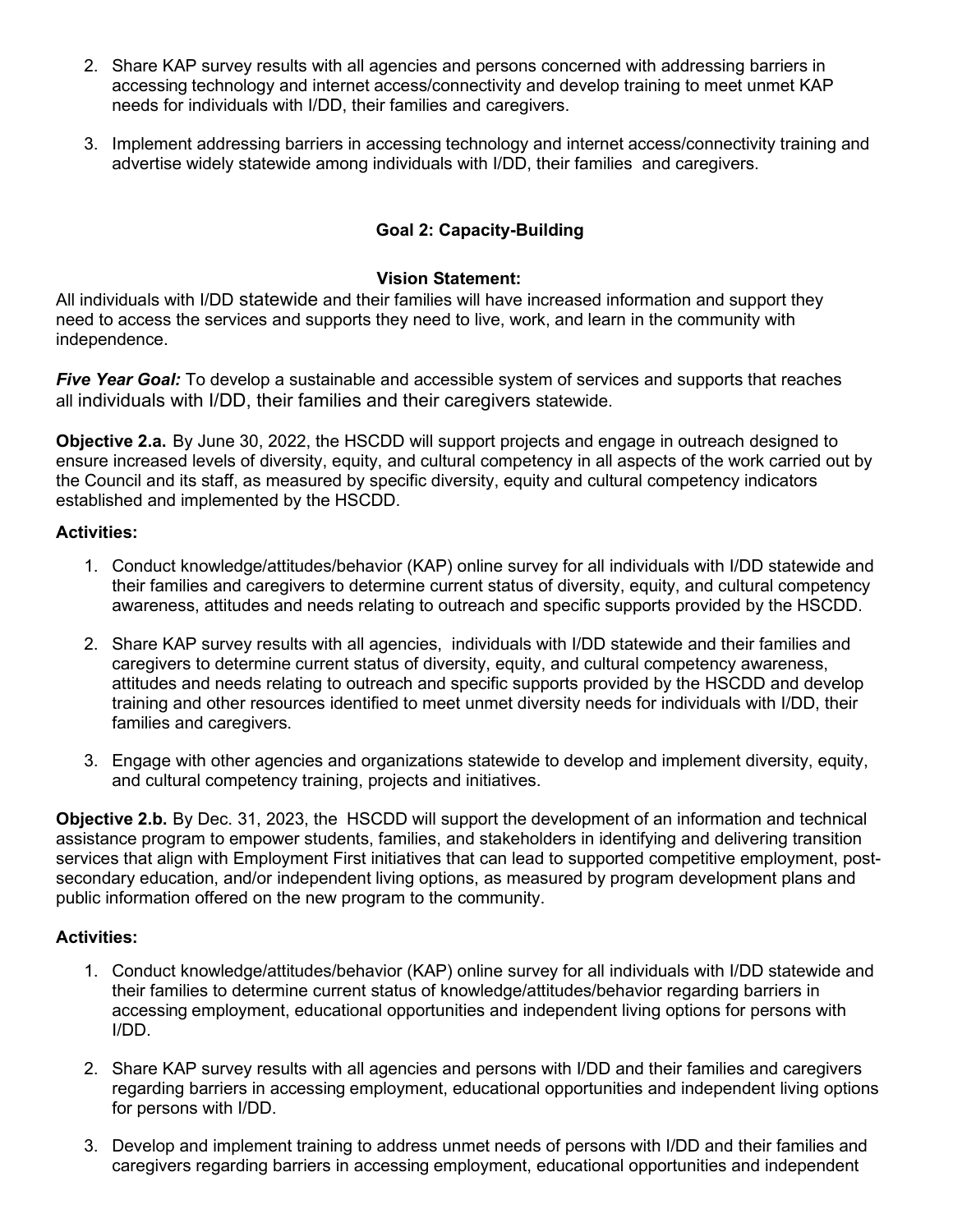living options for persons with I/DD, along with a warmline information and technical assistance program.

**Objective 2.c.** By June 30, 2024, the HSCDD will support projects to expand the capacity of Hawaii's system of health and housing options and services supports to serve those with complex medical and behavioral needs, including those who are aging, have behavioral and mental health challenges and/or medical disabilities, and who are engaged in supported competitive employment in their own community, as measured by the development of comprehensive wrap-around services plan and an implementation timetable.

## **Activities:**

- 1. Conduct knowledge/attitudes/behavior (KAP) online survey for all individuals with I/DD statewide and their families and caregivers to determine current status of knowledge/attitudes/behavior regarding the current capacity of Hawaii's system of health and housing options and services supports to serve those with complex medical and behavioral needs, including those who are aging, have behavioral and mental health challenges and/or medical disabilities, and who are engaged in supported competitive employment in their own community.
- 2. Share KAP survey results with all agencies, individuals with I/DD statewide and their families and caregivers to determine current status of knowledge/attitudes/behavior regarding the current capacity of Hawaii's system of health and housing options and services supports to serve those with complex medical and behavioral needs, including those who are aging, have behavioral and mental health challenges and/or medical disabilities, and who are engaged in supported competitive employment in their own community. Develop training and other resources identified to meet unmet diversity needs for individuals with I/DD, their families and caregivers.
- 3. Develop training and other resources identified in the KAP survey to help meet unmet Hawaii's system of health and housing options and services supports needs for individuals with I/DD, their families and caregivers.

# **Goal 3: EMPLOYMENT**

## *Vision Statement:*

All working-age individuals with ID/D, including those with communication issues, will live productive lives with readily available opportunities for employment and education.

*Five Year Goal:* To develop a sustainable support system relating to education and employment that reaches all working-age individuals with ID/D statewide, particularly those with communication issues.

**Objective 3.a.** By Dec. 31, 2022, HSDCC to review and report on all public and private labor practices and laws in Hawaii that affect all working-age individuals with ID/D, in accessing equal benefits and privileges of employment, as measured by a public report on disability-related labor laws and practices and recommendations for needed private/public changes that need to be made.

- 1. HSDCC conducts a review and develops a draft report on all public and private labor practices and laws in Hawaii that affect all working-age individuals with ID/D, including disability-related labor laws and practices and recommendations for needed private/public changes that need to be made.
- 2. HSDCC shares this report on all public and private labor practices and laws in Hawaii with all agencies, individuals with I/DD statewide and their families and caregivers so that information is shared and community responses/comments are included in the final report and recommendations.
- 3. HSDCC develops and implements an annual implementation plan for ongoing sharing of updated information, as well as specific actions/activities to address recommendations for needed private/public changes that need to be made.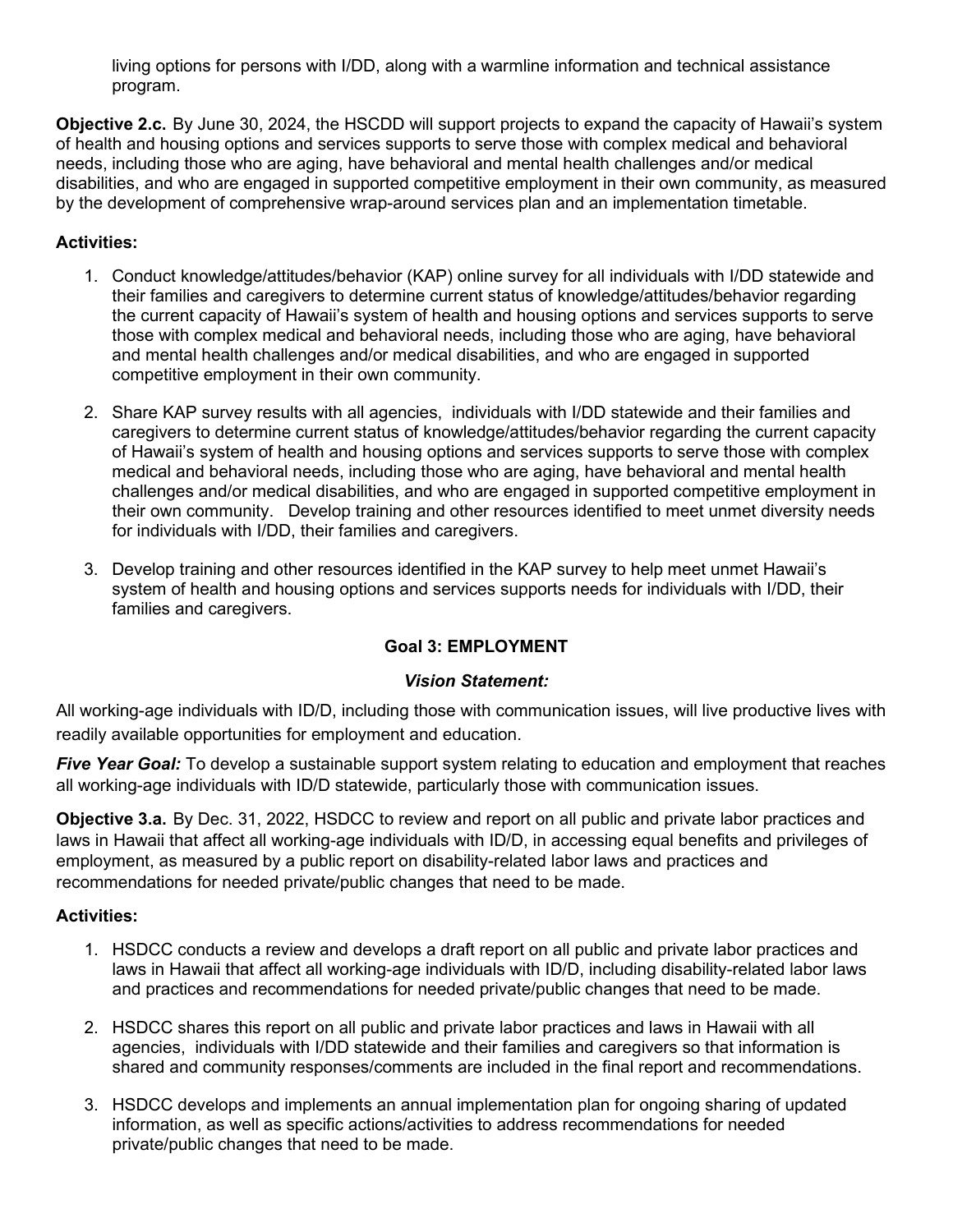**Objective 3.b.** By Dec. 31, 2023, all working-age individuals with ID/D will be offered training on basic employment practices, as measured by a pre and post-test survey of their knowledge attitudes and practices relating to employment., and records indicating training was provided.

## **Activities:**

- 1. Conduct knowledge/attitudes/behavior (KAP) online survey for all individuals with I/DD statewide and their families to determine current status of knowledge/attitudes/behavior regarding basic employment practices for persons with I/DD.
- 2. Share KAP survey results with all agencies and persons with I/DD and their families and caregivers that increases information on current status of knowledge/attitudes/behavior regarding basic employment practices for persons with I/DD.
- 3. Develop and implement training to address unmet needs of persons with I/DD and their families and caregivers regarding basic employment practices for persons with I/DD. along with a warmline employment information and technical assistance program.

**Objective 3.c.**By Dec, 31, 2024, The HSCDD will convene a working group of all collaborating partners to determine sustainability plans for employment and education educational/training for all working-age individuals with ID/D statewide, as measured by a written collaborative agreement specifying plans for 2025 on, who/what entity will be the lead on which tasks, how the collaboration will be supported to ensure sustainability of employment and educational opportunities for adult individuals with I/DD statewide.

## **Activities:**

- 1. HSCDD will identify and recruit a working group of community collaborating partners to determine sustainability plans for employment and education educational/training for all working-age individuals with ID/D statewide
- 2. Under HSCDD leadership, the working group of community collaborating partners will develop written collaborative agreement specifying plans for 2025 on, who/what entity will be the lead on which tasks, how the collaboration will be supported to ensure sustainability of employment and educational opportunities for adult individuals with I/DD statewide.
- 3. HSCDD will disseminate the draft written collaborative agreement on sustainability plans for employment and education educational/training for all working-age individuals with ID/D statewide for review and comment to all agencies and persons with I/DD and their families and caregivers prior to finalizing the agreement and plan.

# **Goal 4: HEALTH/HEALTHCARE**

## *Vision Statement:*

All l individuals with I/DD, including those with communication issues, will live in a healthy environment that support optimal well-being, and a supportive and accessible system of health services

**Five Year Goal:** To develop a sustainable support system relating health and well-being that reaches all individuals with I/DD statewide, particularly those with communication issues.

**Objective 4.a.** By Dec. 31, 2023, all individuals with I/DD statewide will have an established medical home with tele-health capacity for their healthcare needs, as measured by departmental verification of medical home status with tele-health capacity for all individuals under case management.

## **Activities:**

.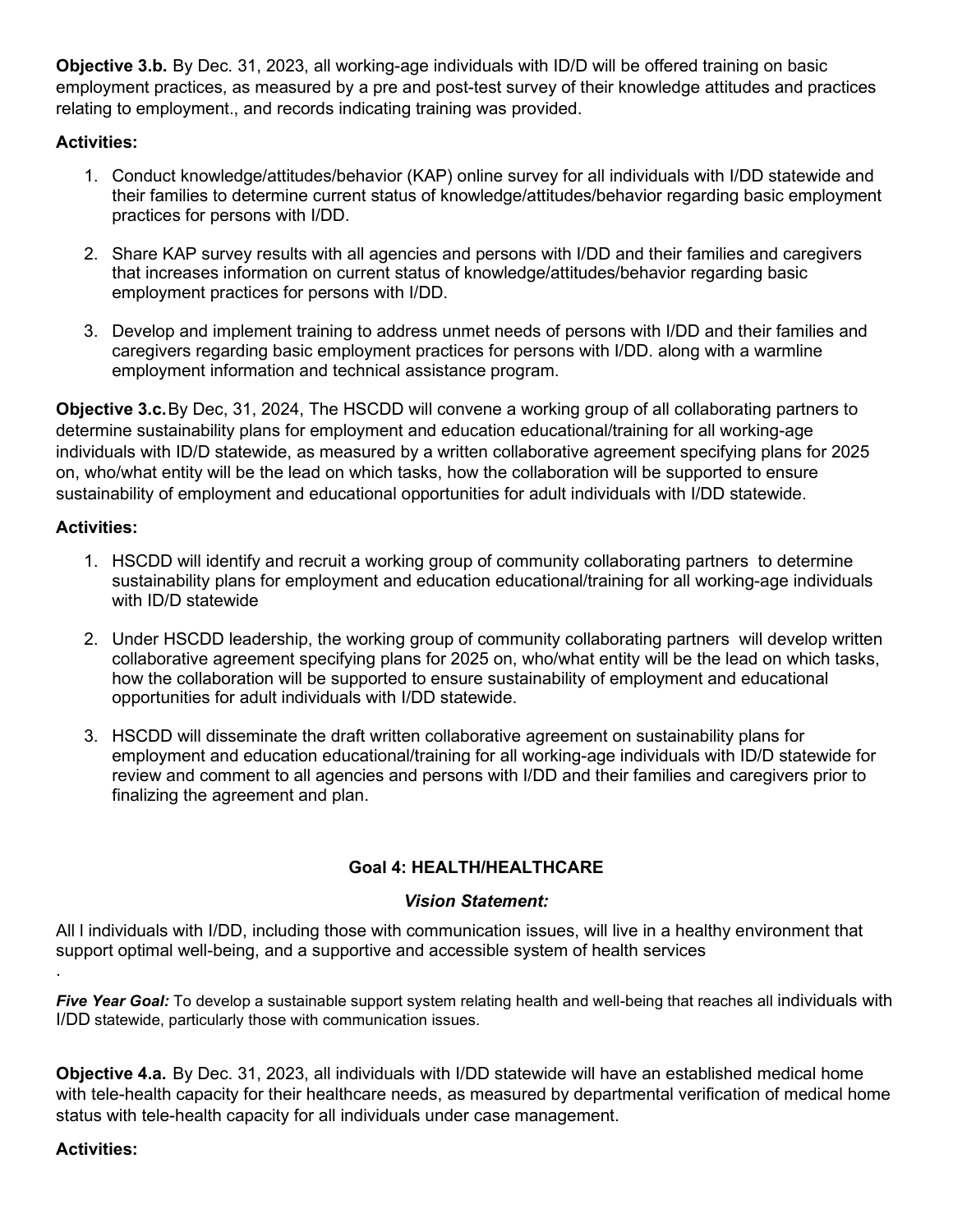- 1. HSCDD will conduct a survey of all Medicaid providers regarding the specific location of the health provider's office/clinic where their individual clients with I/DD gets most of their routine care, and where their general health records are kept--Who is seen for most routine health care needs. No identifying information of clients or providers will be required for this survey (HIPAA).
- 2. The survey analysis of providers and medical homes for clients will be analyzed and shared with all agencies, individuals with I/DD statewide and their families and caregivers, and recommendations for further action to increase medical home access for individuals with I/DD statewide will be incorporated into the survey summary.
- 3. HSCDD will work with existing medical and health care providers and organizations (HMA, etc.) to determine any barriers to accessing medical home status for individuals with I/DD statewide and review status annually.

**Objective 4.b.** By June 30, 2023, all individuals with I/DD statewide will have access to the full array of COVID-19 services, including prevention, testing, health education and treatment, as measured by a departmental verification of COVID services access for all individuals under case management.

#### **Activities:**

- 1. HSCDD will conduct a knowledge/attitudes/behavior (KAP) online survey for all individuals with I/DD statewide and their families to determine current status of knowledge/attitudes/behavior regarding basic COVID prevention, testing, health education and treatment.
- 2. HSCDD will share KAP survey results with all agencies and persons with I/DD and their families and caregivers that increases information on current status of knowledge/attitudes/behavior regarding basic prevention, testing, health education and treatment, along with barriers to care.
- 3. HSCDD will develop and implement training to address unmet needs of persons with I/DD and their families and caregivers regarding basic COVID prevention, testing, health education and treatment.
- 4. HSCDD will ensure that all COVID testing and vaccination sites are trained and supported to provide COVID prevention, testing, health education and treatment services to individuals with I/DD statewide.

**Objective 4.c.** By June 30, 2024 all individuals with I/DD statewide and their support system providers will be trained on emergency preparations for a disaster situation, as measured by a personal emergency/household plan, and a 14-day disaster supplies checklist.

- 1. HSCDD will conduct a knowledge/attitudes/behavior (KAP) online survey for all individuals with I/DD statewide and their families to determine current status of knowledge/attitudes/behavior regarding basic disaster awareness and planning, as well as a reliable and accessible disaster information system.
- 2. HSCDD will share KAP survey results with all agencies and individuals with I/DD and their families and caregivers that increases information on current status of knowledge/attitudes/behavior regarding basic disaster awareness and planning, as well as a reliable and accessible disaster information system.
- 3. HSCDD will develop and implement training to address unmet needs of individuals with I/DD and their families and caregivers regarding basic disaster awareness and planning, as well as a reliable and accessible disaster information system.
- 4. HSCDD will develop specialized/specific disaster supplies checklist and materials for individuals with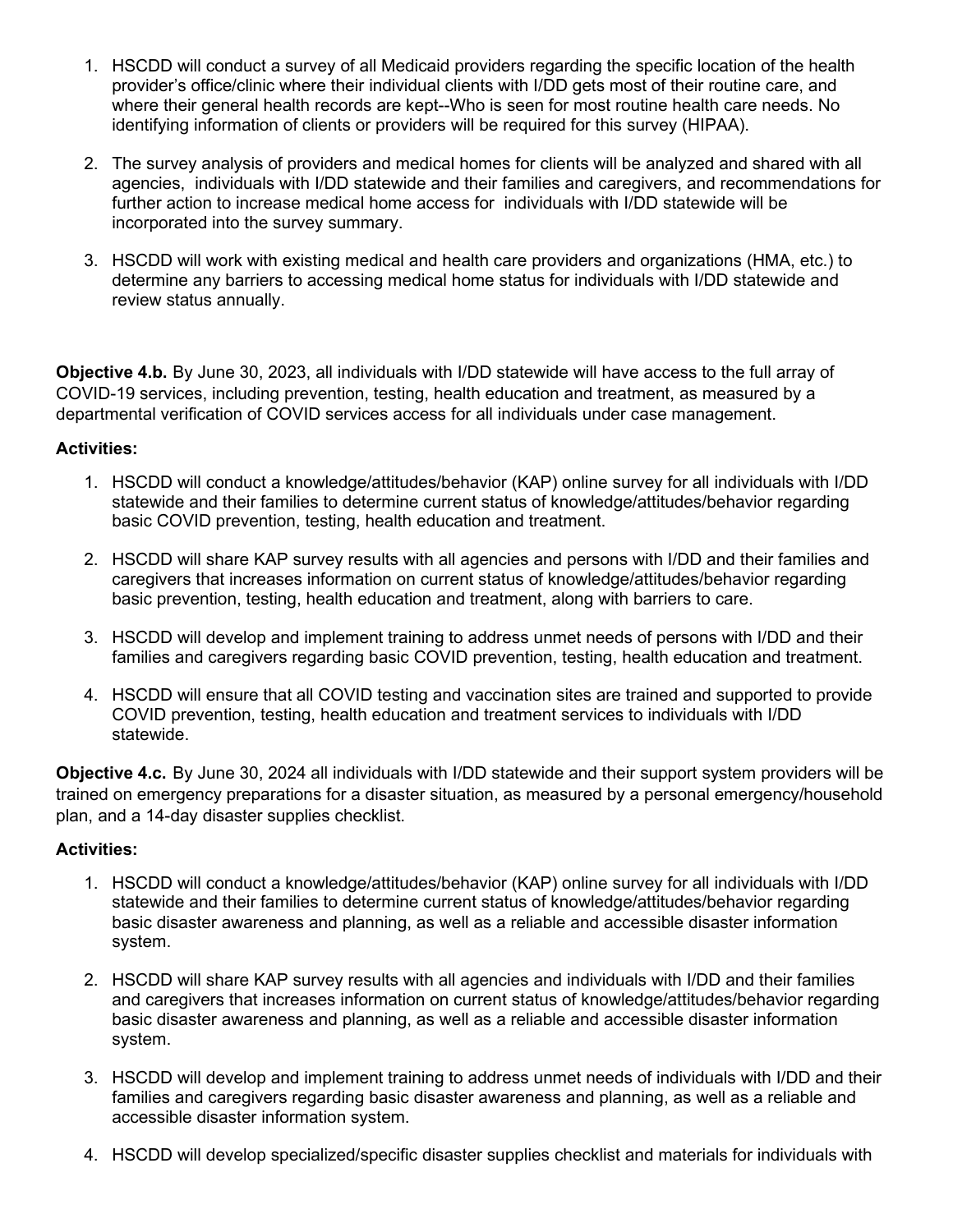I/DD and their families that addresses unique disaster preparedness needs.

# **Goal 5: Informal and Formal Services and Supports**:

#### *Vision Statement:*

All individuals with I/DD statewide, including those with communication issues, will live productive lives with the appropriate level and quality of formal and informal services and supports.

*Five Year Goal:* To develop a sustainable formal and informal services and supports system that meets the unique needs of all individuals with I/DD statewide statewide, particularly those with communication issues.

**Objective 5.a.** By Dec. 31, 2024, all individuals with I/DD statewide will have knowledge of and will be able to access both formal and informal support services, as measured by pre and post test survey of their knowledge attitudes and practices relating to accessing key services and supports, and records indicating training was provided.

#### **Activities:**

- 1. HSCDD will conduct a knowledge/attitudes/behavior (KAP) online survey for all individuals with I/DD statewide and their families to determine current status of knowledge/attitudes/behavior regarding what would be a sustainable formal and informal services and supports system that meets the unique needs of all individuals with I/DD.
- 2. HSCDD will share KAP survey results with all agencies and individuals with I/DD and their families and caregivers that increases information on current status of knowledge/attitudes/behavior regarding a sustainable formal and informal services and supports system that meets the unique needs of all individuals with I/DD.
- 3. HSCDD will ensure that all formal and informal support services providers are trained and supported to provide for the unique needs of all individuals with I/DD statewide.

**Objective 5.b:** By June 30, 2023, all agencies serving individuals with I/DD statewide will have completed a personalized assessment of the formal and informal supports and services provided to each of their clients, as well as unmet needs. This objective will be measured by the number/percentage of agencies reporting on these services and supports analysis being completed, which is subject to DOH review.

- 1. HSCDD will conduct a survey of all agencies serving individuals with I/DD statewide to request that they complete a personalized assessment of the formal and informal supports and services provided to each of their clients, as well as unmet needs.
- 2. The survey analysis of personalized assessment of the formal and informal supports and services provided to all clients, as well as unmet needs will be analyzed and shared with all agencies, individuals with I/DD statewide and their families and caregivers, and recommendations for further action on personalized formal and informal supports and services provided to clients, as well as unmet needs. will be incorporated into the survey summary.
- 3. HSCDD will work with all agencies serving individuals with I/DD statewide to develop a plan to ensure that agencies complete a personalized assessment of the formal and informal supports and services provided to all clients, as well as unmet needs at intake and reviewed at least annually.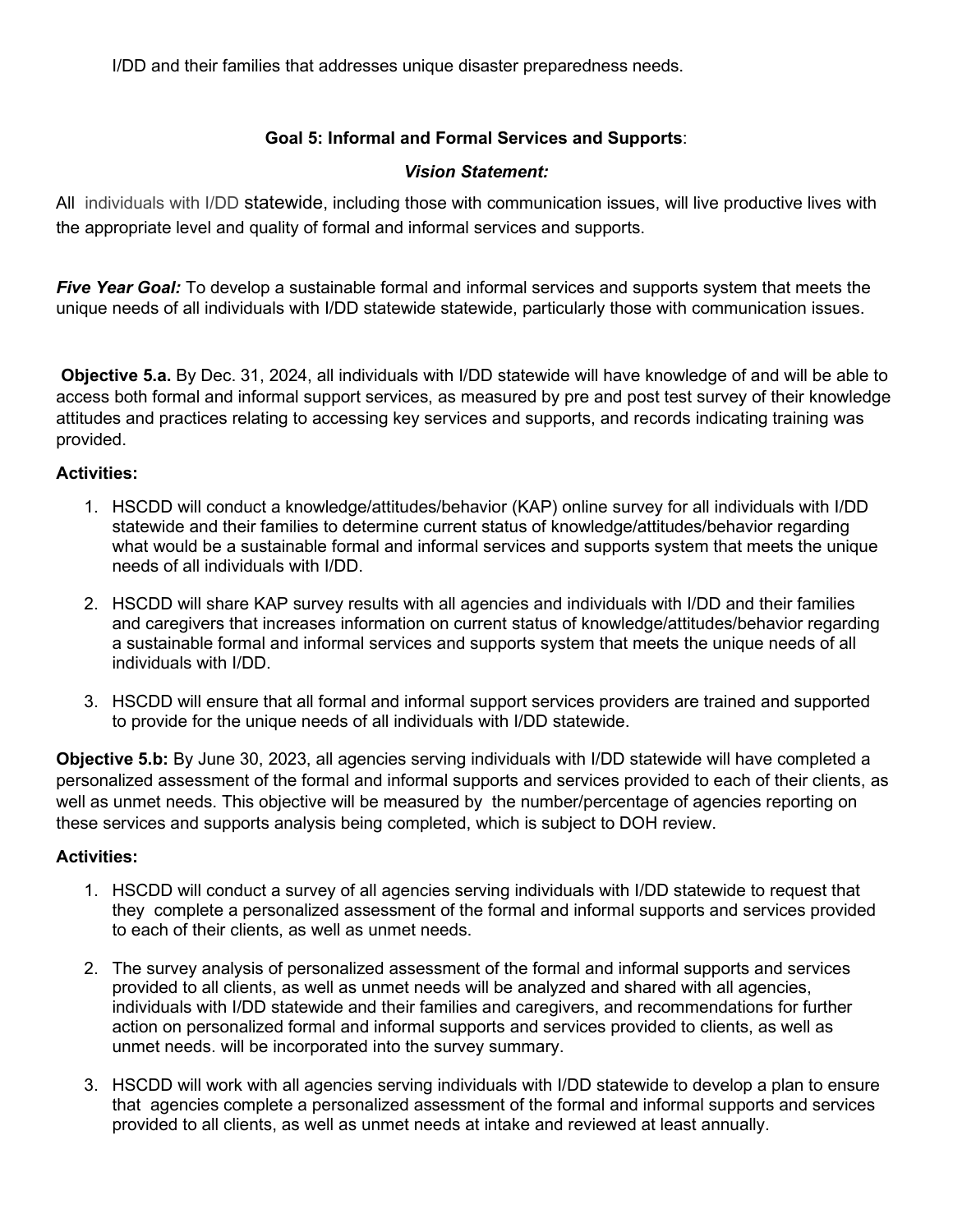**Objective 5.c:** By Dec. 31, 2023, all agencies serving individuals with I/DD statewide shall be aware of and able to access resources and services relating to the HSCDD, as measured by pre and post-test survey of inter-agency knowledge attitudes and practices relating to accessing key services and supports, and records indicating that the training was provided.

# **Activities:**

- 1. HSCDD will conduct knowledge/attitudes/behavior (KAP) online survey for all individuals with I/DD statewide and their families and caregivers to determine current status of consumer access resources and services relating to their awareness, attitudes and needs of key services and specific supports provided by the HSCDD.
- 2. HSCDD will share KAP survey results with all agencies, individuals with I/DD statewide and their families and caregivers to determine current status of current status of consumer access resources and services relating to their awareness, attitudes and behaviors relating to key services and specific supports provided by the HSCDD. Develop training and other resources identified to meet unmet HSCDD key services and specific supports needs for individuals with I/DD, their families and caregivers.
- 3. HSCDD will engage with other agencies and organizations statewide to develop and implement HSCDD key services and specific supports needs awareness, training, projects and initiatives.

**Objective 5.d:** By Dec. 31, 2024, the HSCDD will convene a working group of all collaborating partners to determine sustainability plans for formal and informal services and supports for all individuals with I/DD statewide, as measured by a written collaborative agreement specifying plans for 2025 on, who/what entity will be the lead on which tasks, how the collaboration will be supported to ensure sustainability of formal and informal services and supports to meet the needs of adult individuals with I/DD statewide.

## **Activities:**

- 1. HSCDD will identify and recruit a working group of community collaborating partners to determine ensure sustainability of formal and informal services and supports to meet the needs of individuals with ID/D statewide
- 2. Under HSCDD leadership, the working group of community collaborating partners will develop written collaborative agreement specifying plans for 2025 on, who/what entity will be the lead on which tasks, how the collaboration will be supported to ensure sustainability of formal and informal services and supports to meet the needs of individuals with ID/D statewide
- 3. HSCDD will disseminate the draft written collaborative agreement on ensuring sustainability of formal and informal services and supports to meet the needs of individuals with ID/D statewide for review and comment to all agencies and persons with I/DD and their families and caregivers prior to finalizing the agreement and plan.

# **Goal 6: INTERAGENCY INITIATIVES**

## **Vision Statement:**

All individuals with I/DD statewide, including those with communication issues, will live in a healthy environment that support their optimal well-being, via inter-agency collaboration to address the complex needs of individuals with ID/D, in a spirit of community partnership.

*Five Year Goal:* To develop a sustainable and functional inter-agency support system that reaches all individuals with I/DD statewide, including those with communication issues.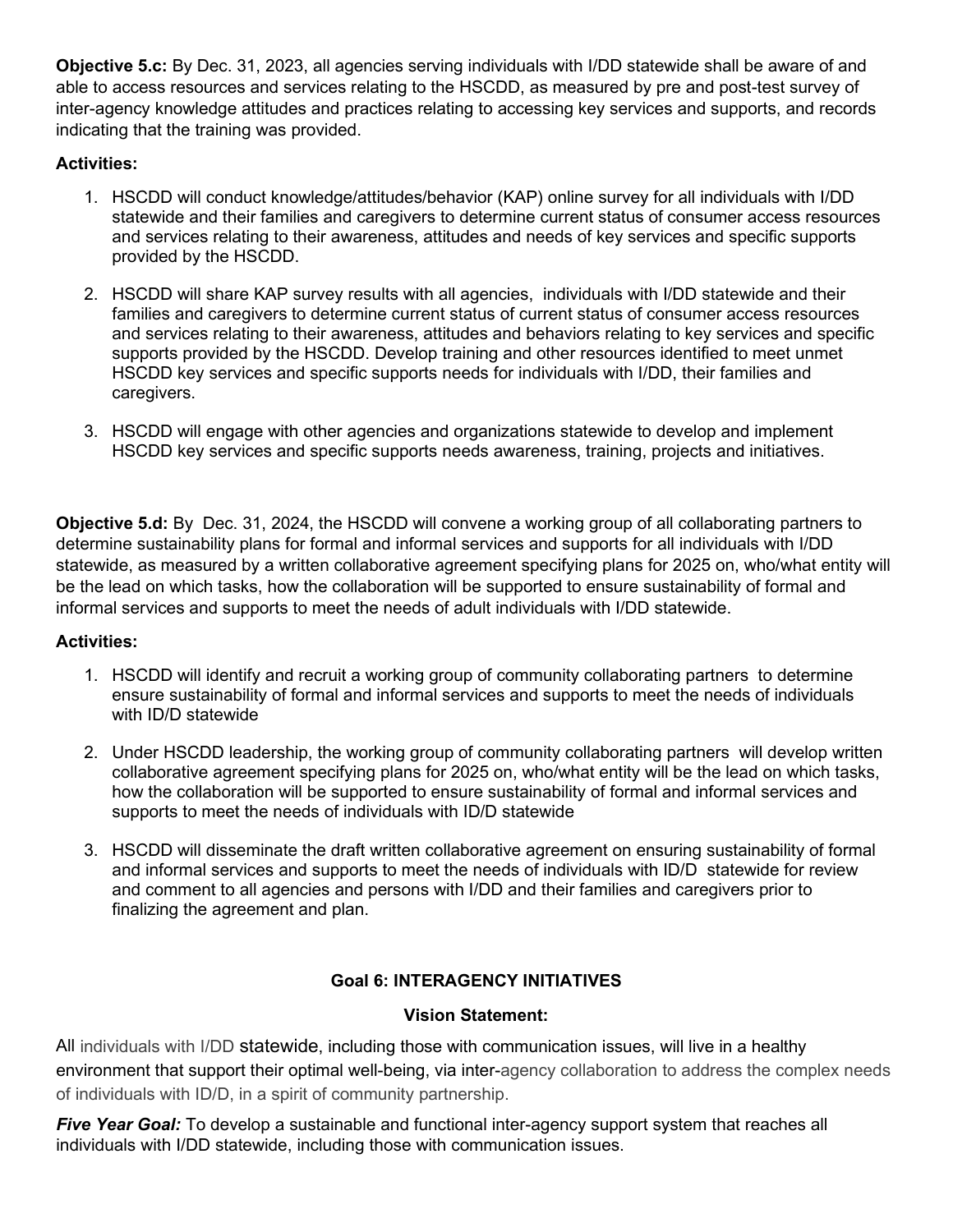**Objective 6a.:** By Dec. 31, 2022, the HSCDD will conduct a statewide needs assessment of all individuals with I/DD statewide, in collaboration with all state, county and community partners to reach as many of the 23,000 estimated individuals with ID/D as possible statewide, as measured by the completion and analysis of the survey and the number of individuals with I/DD statewide completing it.

## **Activities:**

- 1. HSCDD will conduct a statewide needs assessment online survey for all individuals with I/DD statewide and their families to determine current needs of all surveyed individuals with I/DD.
- 2. HSCDD will share needs assessment survey results with all agencies and individuals with I/DD and their families and caregivers that increases information regarding a sustainable system of services that meets the unique needs of all individuals with I/DD, and determine what steps are needed to achieve this goal.
- 3. HSCDD will ensure that all state, county and community partners, families and support services providers are trained and supported to provide for the unique needs of all individuals with I/DD statewide.

**Objective 3c/6.b:** By Dec, 31, 2024, the HSCDD will convene a working group of all collaborating partners to determine sustainability plans for employment and education educational/training for all working-age individuals with ID/D statewide, as measured by a written collaborative agreement specifying plans for 2025 on, who/what entity will be the lead on which tasks, how the collaboration will be supported to ensure sustainability of employment and educational opportunities for adult individuals with I/DD statewide.

## **Activities:**

- 1. HSCDD will identify and recruit a working group of community collaborating partners to determine sustainability plans for employment and education educational/training for all working-age individuals with ID/D statewide
- 2. Under HSCDD leadership, the working group of community collaborating partners will develop written collaborative agreement specifying plans for 2025 on, who/what entity will be the lead on which tasks, how the collaboration will be supported to ensure sustainability of employment and educational opportunities for adult individuals with I/DD statewide.
- 3. HSCDD will disseminate the draft written collaborative agreement on sustainability plans for employment and education educational/training for all working-age individuals with ID/D statewide for review and comment to all agencies and persons with I/DD and their families and caregivers prior to finalizing the agreement and plan.

**Objective 5.d/6.c:** By Dec. 31, 2024, the HSCDD will convene a working group of all collaborating partners to determine sustainability plans for formal and informal services and supports for working-age individuals with I/DD statewide, as measured by a written collaborative agreement specifying plans for 2025 on, who/what entity will be the lead on which tasks, how the collaboration will be supported to ensure sustainability of formal and informal services and supports to meet the needs of adult individuals with I/DD statewide.

- 1. The HSCDD will identify and recruit a working group of community collaborating partners to determine ensure sustainability of formal and informal services and supports to meet the needs of individuals with ID/D statewide
- 2. Under HSCDD leadership, the working group of community collaborating partners will develop written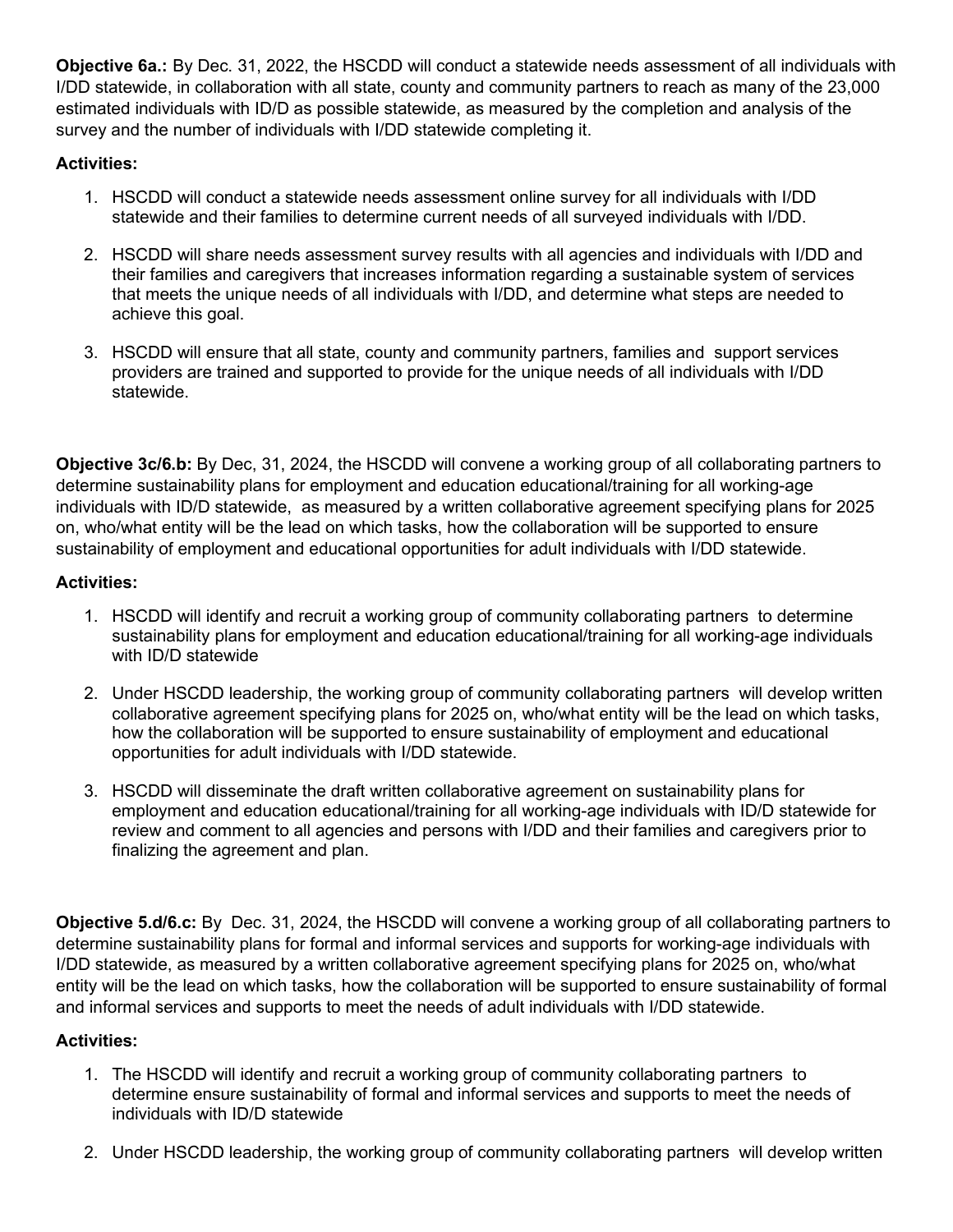collaborative agreement specifying plans for 2025 on, who/what entity will be the lead on which tasks, how the collaboration will be supported to ensure sustainability of formal and informal services and supports to meet the needs of individuals with ID/D statewide

3. HSCDD will disseminate the draft written collaborative agreement on ensuring sustainability of formal and informal services and supports to meet the needs of individuals with ID/D statewide for review and comment to all agencies and persons with I/DD and their families and caregivers prior to finalizing the agreement and plan.

## **Goal 7: Systems Change**

#### **Vision Statement:**

All individuals with I/DD statewide, their families, and support system stakeholders, will have increased ability to be involved in systems change that is intended to support and benefit individuals with I/DD.

*Five Year Goal:* The SCDD will facilitate government and community partnerships, and improve interagency coordination through collaborations and coalitions, in order to reduce barriers to service access and delivery, with an emphasis on reducing inequities experienced by historically underserved populations, including all individuals with I/DD statewide with communication limitations.

**Objective 7.a.** By Dec. 31, 2023, the HSCDD, in collaboration with community partners, will develop and implement a comprehensive public awareness and outreach campaign to highlightand promote the skills, abilities, and needs of individuals with I/DD, and educate communities on ways in which community services can be made more appropriate, accessible, and responsive to the needs of individuals with I/DD and their families, as measured by the development of the comprehensive public awareness and outreach campaign, and its outreach indicators.

#### **Activities:**

- 1. The HSCDD will identify and contact all community partners statewide who can collaborate in the development and implementation of a comprehensive public awareness and outreach campaign to highlightand promote the skills, abilities, and needs of individuals with I/DD, and educate communities on ways in which community services can be made more appropriate, accessible, and responsive to the needs of individuals with I/DD and their families.
- 2. The public awareness and outreach campaign collaborative will be convened by HSCDD to meet regularly to develop the comprehensive public awareness and outreach campaign to promote the skills, abilities, and needs of individuals with I/DD, and will present a draft plan of action for community input.
- 3. The HSCDD will implement the comprehensive public awareness and outreach campaign to promote the skills, abilities, and needs of individuals with I/DD, in collaboration with its community partners statewide.

**Objective 7.b.** By Dec. 31, 2024, the HSCDD, in collaboration with family members, advocates, and those providing natural supports, will work to remove barriers and redesign systems in order to improve, simplify, and expand the system of formal and informal supports for caregivers of all individuals with I/DD, as measured by the formation of a task force and its members and the development of a public plan.

## **Activities:**

1. The HSCDD will collaborate with family members, advocates, and those providing natural supports to best determine how to remove barriers and redesign systems in order to improve, simplify, and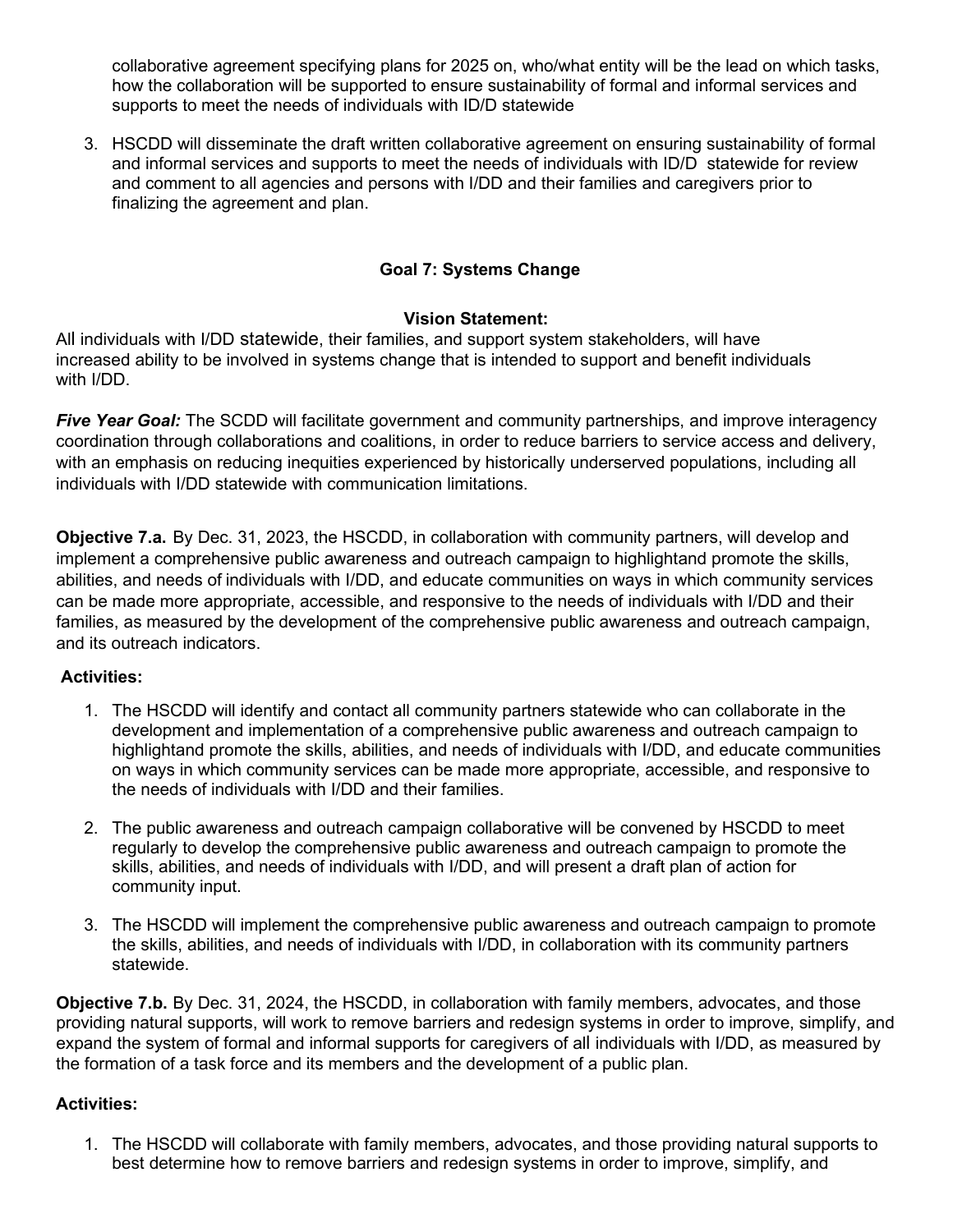expand the system of formal and informal services and supports to meet the needs of individuals with ID/D statewide.

- 2. Under HSCDD leadership, the Task Force will develop a written public plan draft to describe how to remove barriers and redesign systems in order to improve, simplify, and expand the system of formal and informal services and supports to meet the needs of individuals with ID/D statewide.
- 3. HSCDD will disseminate the written public plan draft statewide for review and comment to all agencies and persons with I/DD, family members, advocates, and those providing natural supports, prior to finalizing the plan and implementing it.

**Objective 7.c.** By Dec. 31, 2025, in collaboration with families and community agencies, the HSCDD will provide information and support projects designed to improve the capability of Hawaii's behavioral health care system to meet and respond to the mental health and dual diagnosis needs of all individuals with I/DD and their families, including those in urban and rural areas of the state, as measured by a tracking system for referrals and intake, as well as a survey of individuals with I/DD and their families measuring improvements to behavioral health services access.

#### **Activities:**

- 1. The HSCDD will develop and implement a statewide survey in collaboration with the Hawaii's behavioral health care system to explore unmet behavioral health needs and improve the capability of Hawaii's behavioral health care system to meet and respond to the mental health and dual diagnosis needs of all individuals with I/DD and their families, including those in urban and rural areas of the state.
- 2. The HSCDD will work with the Hawaii's behavioral health care system and other health providers to develop and implement a tracking system for referrals and intake, as well as a survey of individuals with I/DD and their families measuring improvements to behavioral health services access.
- 3. The HSCDD will annually review the response of the tracking system for behavioral health to determine if it meets the needs of individuals with I/DD and their families for referrals and intake as well as access to care.

## **Goal 7: Sexuality and Healthy Relationships for Youth and Adults with I/DD**

## *Summary:*

Hawaii has evidence of need for better training, education and services as well as awareness of sexuality and healthy relationships for youth and adults with an intellectual and developmental disability (I/DD). A coordinated system of services and collaborative partners will help to ensure that youth and adults with I/DD receive the support they need to have healthy sexuality and safe relationships with others. The Hawaii State Council on Developmental Disabilities (HSCDD) is committed to including this need for youth and adults with I/DD in the 5-year (2022-26) State Plan.

# *Statement of Need:*

An estimated 23,000 persons have a developmental disability in Hawaii, 3,000 of which currently receive case management services within the Department of Health (DOH). It is surmised that most persons with an intellectual and developmental disability (I/DD) do not receive services beyond their Department of Education (DOE) time period (age 22 and beyond).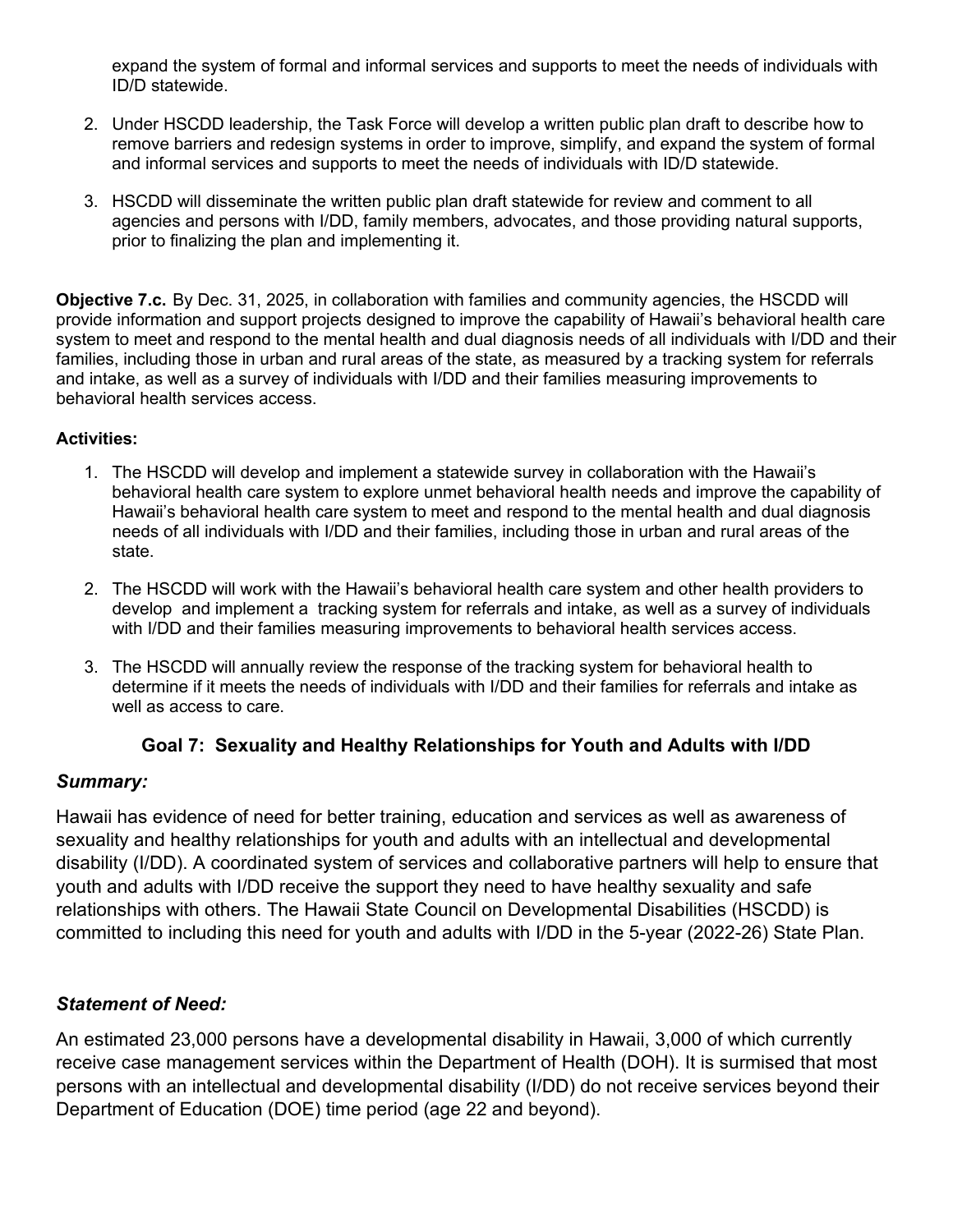An estimated 25/700 (3.5% of all reported cases) adult protective services cases for individuals with I/DD were reported in 2019 for abuse/neglect investigation. The number of actual cases is likely underreported.

Current training and education of persons who are mandated reporters to APS-DHS is minimal (30 minutes) with most time spent on forms, definitions and only 5 minutes allocated on how to report sexual abuse. The training does not include how to support sexuality of youth and adults with I/DD.

Current sexuality training and education within programs serving youth and adults with I/DD is reportedly sparse and not mandated by state or county or agency. The DOH Developmental Disabilities Division (DDD) and a few agencies have offered trainings in the past, as resources were available.

Community awareness of potential for or how to respond to victimization/abuse of youth and adults with I/DD, is not felt to be widespread and needs to be strengthened significantly.

# *Vision Statement:*

All youth and adults with I/DD, ages16 and above, including those with communication issues, will live in a positive and healthy environment, and a supportive and safe community statewide.

*Five Year Goal:* To develop a sustainable support system relating to sexuality and healthy relationships that reaches all youth and adults with I/DD, statewide, particularly those with communication issues.

**Objective 1**: Training & Education: By January 1, 2022, develop and implement a statewide Learning Community Group (LCG) to review, assess and make recommendations on all potential evidencebased training and educational programs to support youth and adults with I/DD, their families, caregivers, educators, and services support personnel, to be measured by establishment of LCG and its regular meetings, as well as curriculum, training and education recommendations to HDDC for consideration.

Activity 1.a. HSCDD will convene an initial core group of 3-5 persons from within HSCDD and community partners to initiate regular meetings of the LCG. Attention will be noted regarding county/island level input in any recommendations made.

Activity 1.b. The LCG will maintain meeting notes and convey all recommendations regarding educational and training programs to the HSCDD and its community advisory partners for review/action.

Activity 1.c. By Dec. 30, 2021, the LCG will be fully functional, meeting regularly and ready to submit final recommendations to the HSCDD on training options and education programs to be implemented in 2022-23.

*Objective 2:* Training & Education: By June 30, 2022, a minimum of two (2) sexuality and healthy relationships programs for youth and adults with I/DD, their families, caregivers, educators, and services support personnel, will be implemented via a train-the trainer program in each county, as measured by establishment of two (2) programs offered statewide minimum, and evidence that sustainable ongoing training is occurring and documented for all counties.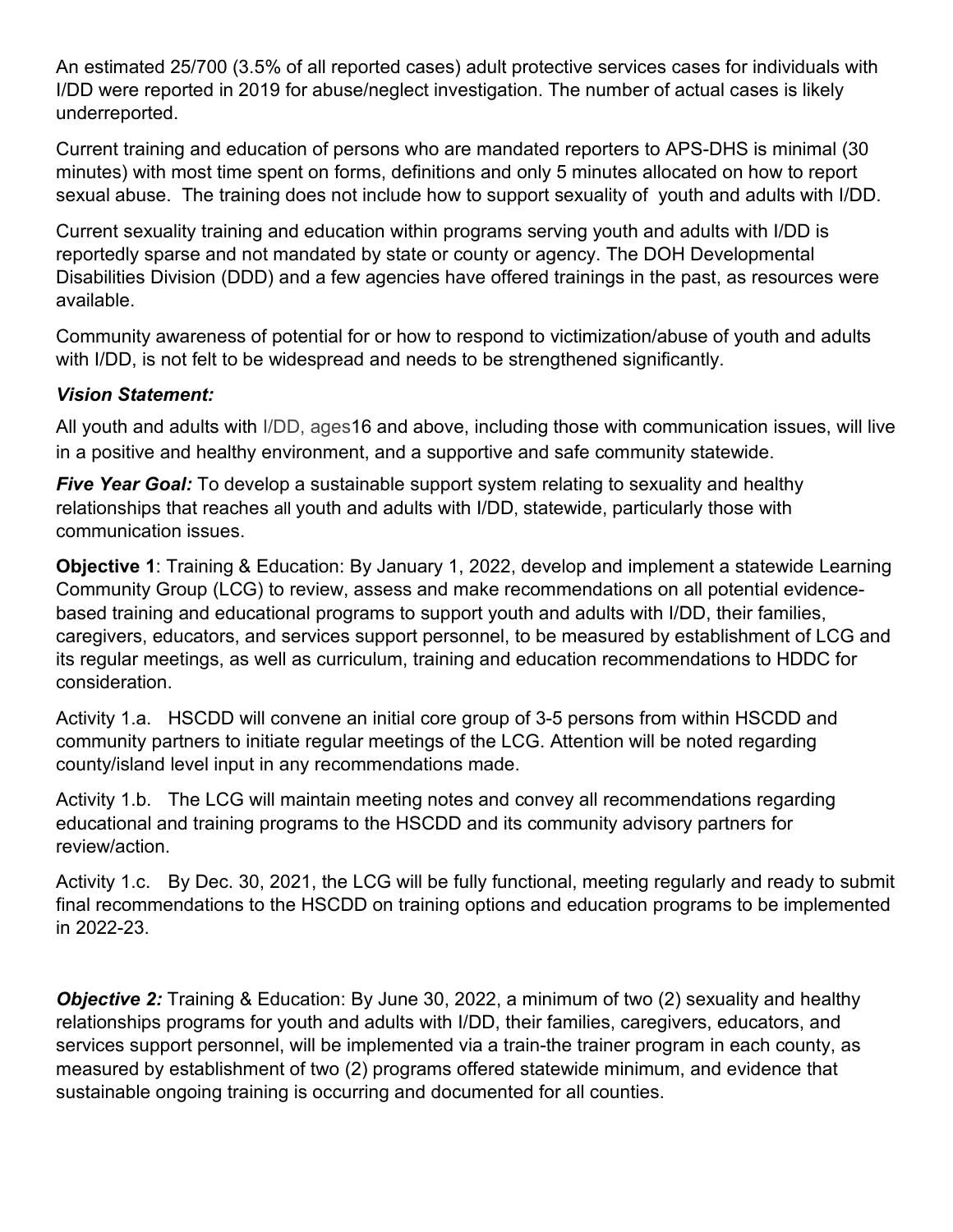Activity 2.a. HSCDD will share the two LCG-recommended sexuality and healthy relationships programs for youth and adults with I/DD, their families, caregivers, educators, and services support personnel with state, county and community partners for review and input prior to implementation.

Activity 2.b. HSCDD will identify two internal coordinators for sexuality and healthy relationships programs implementation leads, and community partner leads for implementation within agencies.

Activity 2.c. HSCDD will develop a detailed timeline and workplan for training and education programs that will specify who is responsible for what and by when, as well as resources needed.

*Objective 3:* Training & Education: By June 30, 2023, at least 75% of all Direct Support Workers (DSW) and Service Supervisors (SS) participants in the sexuality and healthy relationships educational/trainings for youth and adults with I/DD, will demonstrate increased knowledge, attitudes and practices in addressing sexuality and healthy relationships in youth and adults with I/DD, as measured by their responses to pre and post training/education quizzes.

Activity 3.a. HSCDD will identify a specific goal for agencies to be reached with trainings statewide, and number of youth and adults with I/DD to be reached. Memorandum of agreements will be made outlining education and training specifics and expectations for non-Medicaid waiver agencies.

Activity 3.b. All participating agencies providing training will provide the educational program, as designed, and ensure that complete pre- and post-quiz results measuring each participant's knowledge, attitudes and behavior, both pre and post intervention, will be forwarded to the HSCDD.

Activity 3.c. The HSCDD internal coordinators and the LCG will review all pre- and post- training quiz results submitted by agencies, to determine if the training and educational program/s are functioning as intended, or if changes to the curriculum need to be made.

**Objective 4:** Training and Education/Sustainability: By Jan 1, 2024, to convene a working group of all collaborating partners to determine sustainability plans for sexuality and healthy relationships educational/training for youth and adults with I/DD statewide, as evidenced by a written collaborative agreement specifying plans for 2025 on, who/what entity will be the lead on which tasks, how the collaboration will be supported to ensure sustainability.

Activity 4.a. HSCDD will issue an invitation to all community partners to establish an open working group with the primary mission to determine ways to sustain education and training for sexuality and healthy relationships for youth and adults with I/DD statewide.

Activity 4.b. HSCDD will explore with DDD and Department of Human Services resources to help sustain training and educational programs for youth and adults with I/DD statewide.

Activity 4.c. A sustainability plan will be developed and shared with all state, county and community partners. The sustainability plan will ensure that Caregivers and Natural Support persons will be offered training on Sexuality and Healthy Relationships for Youth and Adults with I/DD at least twice a year.

**Objective 5:** Policy: